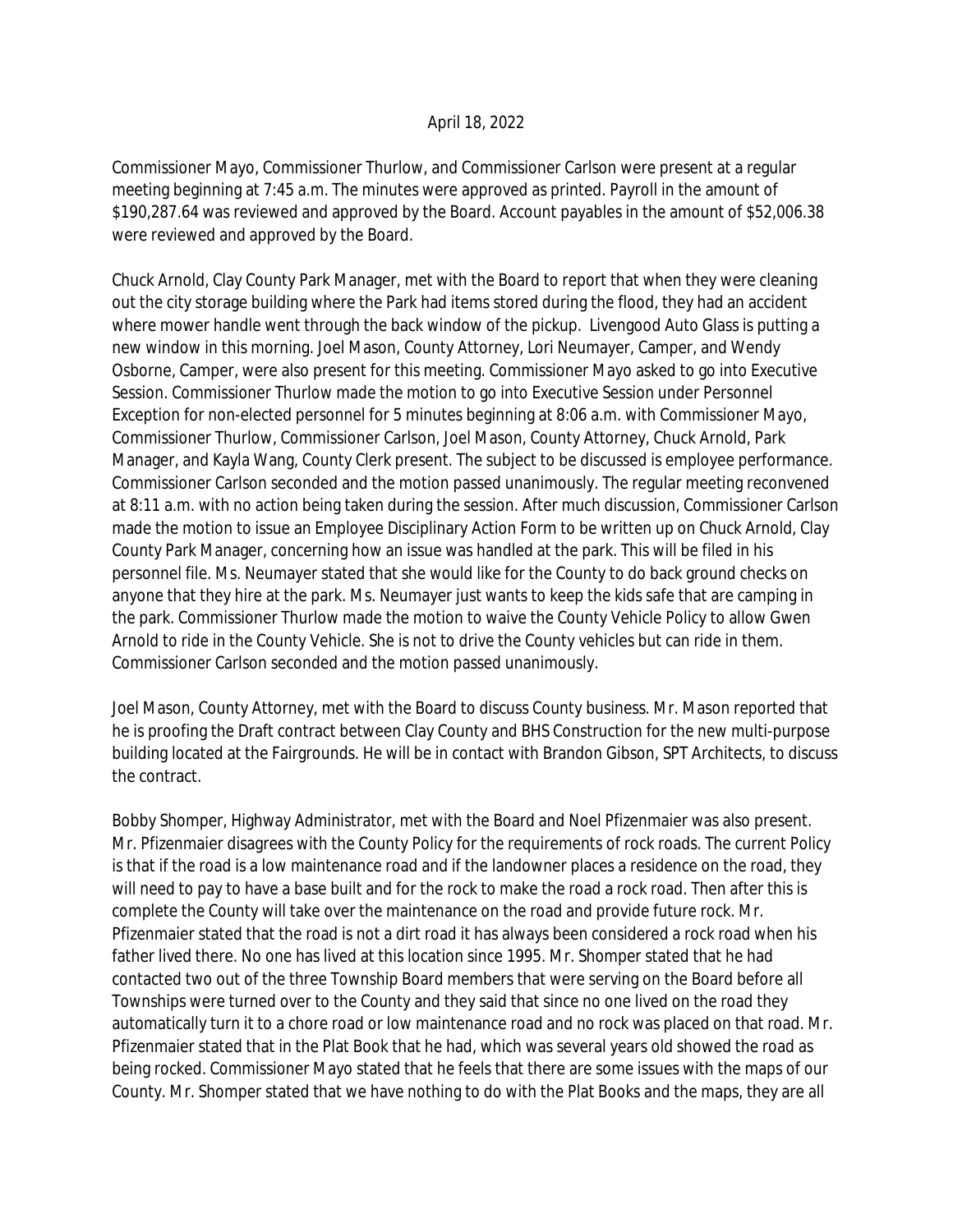done by a third party and provided to the Landowners. Mr. Shomper stated that the prices of materials have increased from the original quote that he provided last fall. Currently to turn the % of a mile into a rock road he would need to haul 1,200 tons of scalping at \$4.00 per ton for a total of \$4,800 and 400 tons for rock at \$13.20 a ton for a total of \$5,280 for a grand total of \$10,080 to be paid by the person requesting it to be rocked. Commissioner Mayo stated that when he contacted Mr. Shomper last fall about this, he said that he had visited with the Post Office and they told him that it would need to be rocked for mail to be delivered. Mr. Shomper stated that now the Post Office tells him that all roads are mail routes. If the road is not passable because of weather there will be no mail delivered until it is passable. Commissioner Thurlow stated that he has had multiple landowners in his area that have paid for the dirt road to be made into a rock road and Commissioner Carlson has had a couple also. This would not be fair to them if we did not stand behind our county policy. Mr. Pfizenmaier stated that he is not going to pay that price to have this done when it should be called a rock road. Mr. Shomper stated that he refuses to call it a rock road when they have not hauled any rock for that road since the County took over the roads in the year 2000. Mr. Shomper stated that he will do whatever the Board of Commissioners instruct him to do. Mr. Pfizenmaier asked Mr. Shomper if he could just place a layer of rock on the road. Mr. Shomper stated that if the Commissioner instruct him to do that, he would but Mr. Pfizenmaier will have to pay for the rock every time that he requests rock on that road because without the appropriate base the rock is going to sink into the dirt after it rains. Mr. Pfizenmaier agreed to pay for 250 tons of rock at \$13.20 per ton for a total of \$3,300. The County will haul and lay the rock but will not haul anymore unless Mr. Pfizenmaier pays for it. The County will not pay for any additional rock to be laid on Thunder Rd. between 24<sup>th</sup> Rd. and 25<sup>th</sup> Rd.

Rocky Cramer, EMS Director, met with the Board to give the weekly report. The Board signed two Event Approvals for employees to attend training in Denver, Colorado and St. Paul, MN. The Department continues to stay busy with Emergency runs and out of town transfers. Mr. Cramer attended the Region 4 meeting last week where Tammy Wood with North Central Care Coalition provided Binder Slings to everyone in attendance. These Slings help provide assistance and support when having to move a patient.

Pam Kemp, Emergency Manager met with the Board to give the weekly report. Ms. Kemp provided a document to the Board on CISA Provides Guidance on Cybersecurity. Ms. Kemp attended and reported on the Green Rural Fire meeting last week and it went well and a lot of information was shared. Ms. Kemp will be attending a Homeland Security Meeting and a Planning Meeting for an exercise this week.

Dana Rickley, County Health Director, met with the Board to give the weekly report. Ms. Rickley reported that there are currently three cases of COVID in Clay County. Ms. Rickley discussed the staffing and filling vacant positions with the Board.

Alan Benninga, Sheriff, met with the Board to give the weekly report. Sheriff Benninga presented a bill from American Digital Security to the Board in the amount of \$713 for moving the camera and alarm for the Riley County Correction Office project. The Board agreed to pay this bill out of the County General Fund.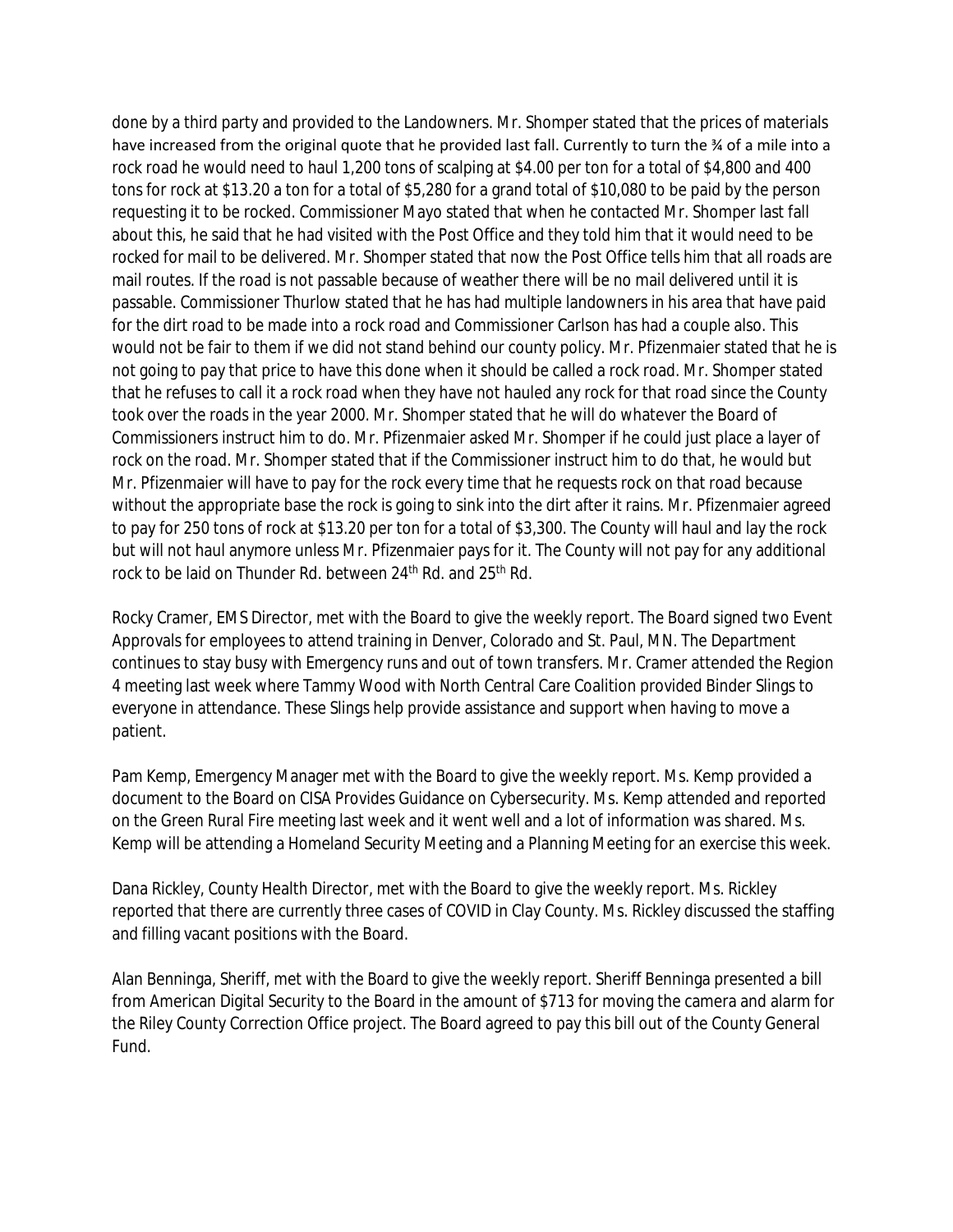Rhonda Carroll, Landfill Director, met with the Board to present tire bids for the roll off truck. Bids were reviewed and were tabled until next week.

Donna Long, Clay County Task Force President, and Don Wright Transportation Manager, met with the Board to give an update on the Task Force. Ms. Long stated that the goal for this year is to talk to entities to collect information on what activities that individuals would want to have available and possibly acquiring a Senior Center for Clay County. Ms. Long would like to see activities like painting class, writing class, dancing, exercise class, yoga, different kinds of cards, and pool. The Task Force Board will be traveling to Junction City and Abilene to visit their Centers to get ideas as to what Clay County might want. Mr. Wright stated that he would like to meet the needs of the people of Clay County with the General Public Transportation service. The Public Transportation has grown by 200% in the last 7 months. When Mr. Wright took over the position, they were providing 190 rides per month and now they are providing rides to 497 customers per month. They have added the 3<sup>rd</sup> bus and are taking Dialysis patients to Marysville for treatment. Mr. Wright is working on taking Veteran's one day a month to the VA in Topeka. Mr. Wright needs individuals to tell others about the service that is available. The word of mouth is the best way to get the information out there. Mr. Wright provided a 10-minute presentation on his computer to the Board of individuals that have used the service and are very appreciative and praise the care that the drivers give and how dependable they are. The public transportation is for all ages to use with a fee to be paid.

Brad Homman, Dickinson County Administrator, and Martin Tannehill, Road & Bridge Supervisor, met with the Board to discuss the quote on the bridge replacement located on 1<sup>st</sup> Rd. over Chapman Creek. Clay County and Dickinson County are both responsible for the cost of the replacement of the bridge for it is located on the Countyline. Mr. Homman presented the Preliminary Construction Cost Estimate in the amount of \$1,495,400.00 to replace the bridge. Mr. Homman applied for Cost Share Funds from KDOT and was awarded \$624,641.60 to put towards the replacement costs. Dickinson County will be required to pay 72% of the remaining balance in the amount of \$626,946.05 and Clay County will pay 28% in the amount of \$243,812.35 towards the total costs. The start date is approximately 18 months out, so the expense will be in the middle of the year 2023. The bridge will be closed for 1-year duration with a detour of travel around the construction. Commissioner Thurlow made the motion to accept the cost of Clay County's share on the replacement of the bridge on 1<sup>st</sup> Rd. Commissioner Carlson seconded and the motion passed unanimously.

Brad Homman, Homman Electronics, met with the Board to discuss the updating of the cameras in the Courthouse. Pam Kemp, Emergency Manager, joined the meeting. Commissioner Mayo stated that they would like him to look at placing cameras at ESA, County Health Department, and EMS. Mr. Homman toured parts of the Courthouse and will provide quotes for all of the locations.

Bobby Shomper, Highway Administrator, met with the Board to give the weekly report. Last week the Department bladed roads, hauled rock to several locations, patched holes on the asphalt roads, repaired a guardrail on Valleyview Rd. between 8<sup>th</sup> Rd. and 9<sup>th</sup> Rd., worked in the shop, changed oil, replaced or repaired signs, and tire repairs/replacements. Mr. Shomper presented prices on two "slow children playing" signs at the cost of \$44.95 each and for two "recommended speed limit" signs at the cost of \$25.95 each to be placed on Ottawa Rd. just north of 18<sup>th</sup> Rd. After discussion, Commissioner Carlson